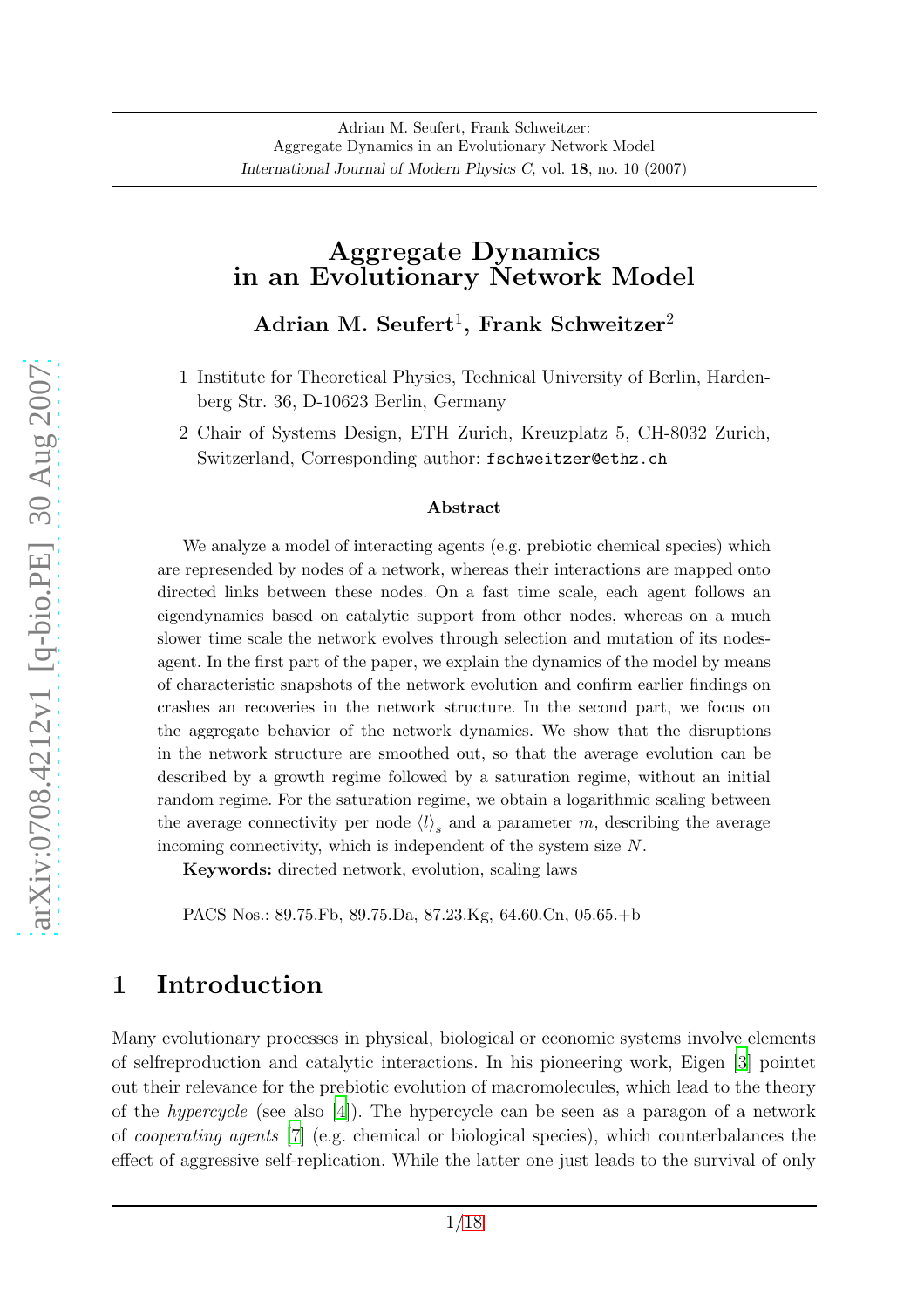one species – "survival of the fittest" – the dependence on catalytic interaction with other species also ensures the survival of the others and, hence, a coexistence of agents with very different "fitness" levels.

Recently, the hypercycle concept has been investigated in a modified setting, which combines the original idea of catalytic interactions with an external dynamics of the network representing the interaction structure. Inspired by earlier work [\[5](#page-15-3), [26](#page-17-1)] Jain and Krishna [\[9](#page-16-0)] have focussed on the emergence of so-called autocatalytic sets (ACS) among agents, which do not self-replicate individually, but only replicate by means of the help of others. An ACS is then a cooperative structure, where different agents interact in such a way that the links representing these interactions form a closed cycle in terms of the network structure. Once an ACS appears, it boosts the replication of the agents involved, which leads to a larger growth or "output" of those agents involved in the ACS. It further allows other agents not directly part of the ACS but only linked to it, to still benefit from it as freeloaders.

Because such a catalytic replication dynamics eventually leads to a stationary state, Jain and Krishna [\[9](#page-16-0)] have added a disturbance of the interaction network in terms of a so-called "extremal dynamics" [\[1\]](#page-15-4). There, the least performing agent, i.e. the one with the lowest output, is – together with its links to other agents – replaced by a new agent that is linked to the existing interaction network in a random way. This network dynamics occurs on a much slower time scale compared to the agent dynamics itself. It ensures (i) that the dynamics of the system of agents does not get stuck in an equilibrium state, and (ii) may allow for "evolutionary" scenarios towards a better performance of the whole system.

Our work, discussed in the following, is based on the model of Jain and Krishna (JK) described above (see also [\[10\]](#page-16-1)). In Chapter [2](#page-2-0) we explain the dynamics and our numerical implementation of the JK model in more detail. In Chapter [3](#page-6-0) we reproduce some important features of the model behavior, such as the emergence of the ACS and the crashes and recoveries in the network structure, by means of computer simulations that elucidate the network evolution. In Chapter [4](#page-11-0) we extend our investigations to the aggregate behavior of the system, which to our knowledge was not investigated before. In particular, we show that the crashes and recoveries in single network realizations are smoothed out, so that the average evolution can be described by a saturation dynamics. We further obtain, by means of computer simulations, a logarithmic scaling function for the average connectivity per node dependent on the average incoming connectivity (which is a measure for the catalytic interaction). In Chapter [5](#page-13-0) we summarize these findings and point to further interesting extensions of the model. In particular, we already mention the relation to recent network models for social and economic applications. [\[22](#page-17-2), [8](#page-16-2), [14](#page-16-3), [12](#page-16-4), [18\]](#page-16-5)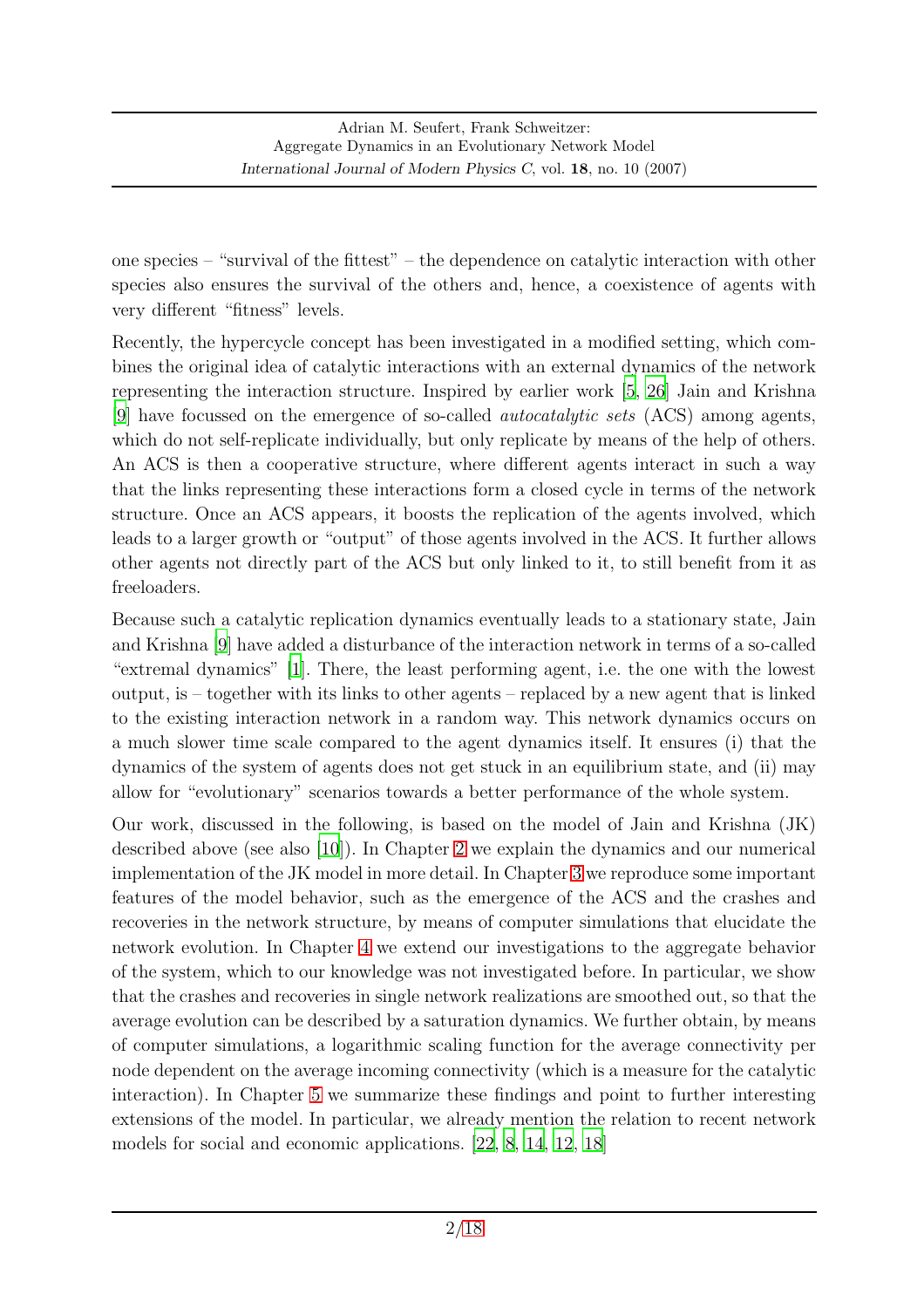## <span id="page-2-5"></span><span id="page-2-0"></span>2 The Model

#### 2.1 Population and Network Dynamics

The model discussed in the following was originally developed in the context of the "origin of life problem": the observation that something as structurally complex as a living cell was able to form, parting from a random mix of chemical components in a prebiotic "broth" [\[3,](#page-15-0) [26\]](#page-17-1) on earth four billion years ago.

For a modelling approach, we consider a set of N prebiotic chemical species, each of them characterized by a population  $y_i \geq 0$   $(i = 1, ..., N)$ . The dynamics of the variables  $y_i$  shall be governed by the following equation:

<span id="page-2-2"></span>
$$
\dot{y}_i = \sum_j^N c_{ij} y_j - \phi y_i. \tag{1}
$$

 $\phi$  is assumed to be a constant dilution flux, resulting e.g. from a natural movement of raw material out of the system (say through flood or tides). The  $c_{ij}$  are the kinetic coefficients that describe the replication of species i resulting from binary interactions with other species j. For simplicity, only  $c_{ij} \in \{0,1\}$  is assumed.  $c_{ij} = 1$  represents a growth process of species  $i$  due to the presence of species  $j$  that acts as a catalysor only. Negative values of  $c_{ij}$  would indicate inhibitory processes that are neglected here. Further, self-replicating species are not allowed, which means  $c_{ii} = 0$  for all i.

In a first approximation  $\phi$  can be set to zero. This results in a linear dynamical system of coupled first-order differential equations in the populations  $y_i$ . In vector notation this reads:

<span id="page-2-1"></span>
$$
\dot{\mathbf{y}} = C \cdot \mathbf{y} \tag{2}
$$

where C is the matrix containing all kinetic coefficients  $c_{ij}$ . The solution of the set of equations [\(2\)](#page-2-1) depends on the properties of the matrix  $C$  and has the general form:

$$
\mathbf{y}(t) = e^{Ct}\mathbf{y}_0\tag{3}
$$

representing an exponential increase in time of the population vector. To avoid the problem of exploding populations we consider the vector of relative populations

<span id="page-2-3"></span>
$$
x_i = \frac{y_i}{\sum_j y_j} \, ; \quad \sum_j x_j = 1 \tag{4}
$$

Rewriting Eq.  $(1)$  by means of Eq.  $(4)$  gives us the *relative population dynamics*:

<span id="page-2-4"></span>
$$
\dot{x}_i = \sum_{j}^{N} c_{ij} x_j - x_i \sum_{k,j}^{N} c_{kj} x_j.
$$
\n(5)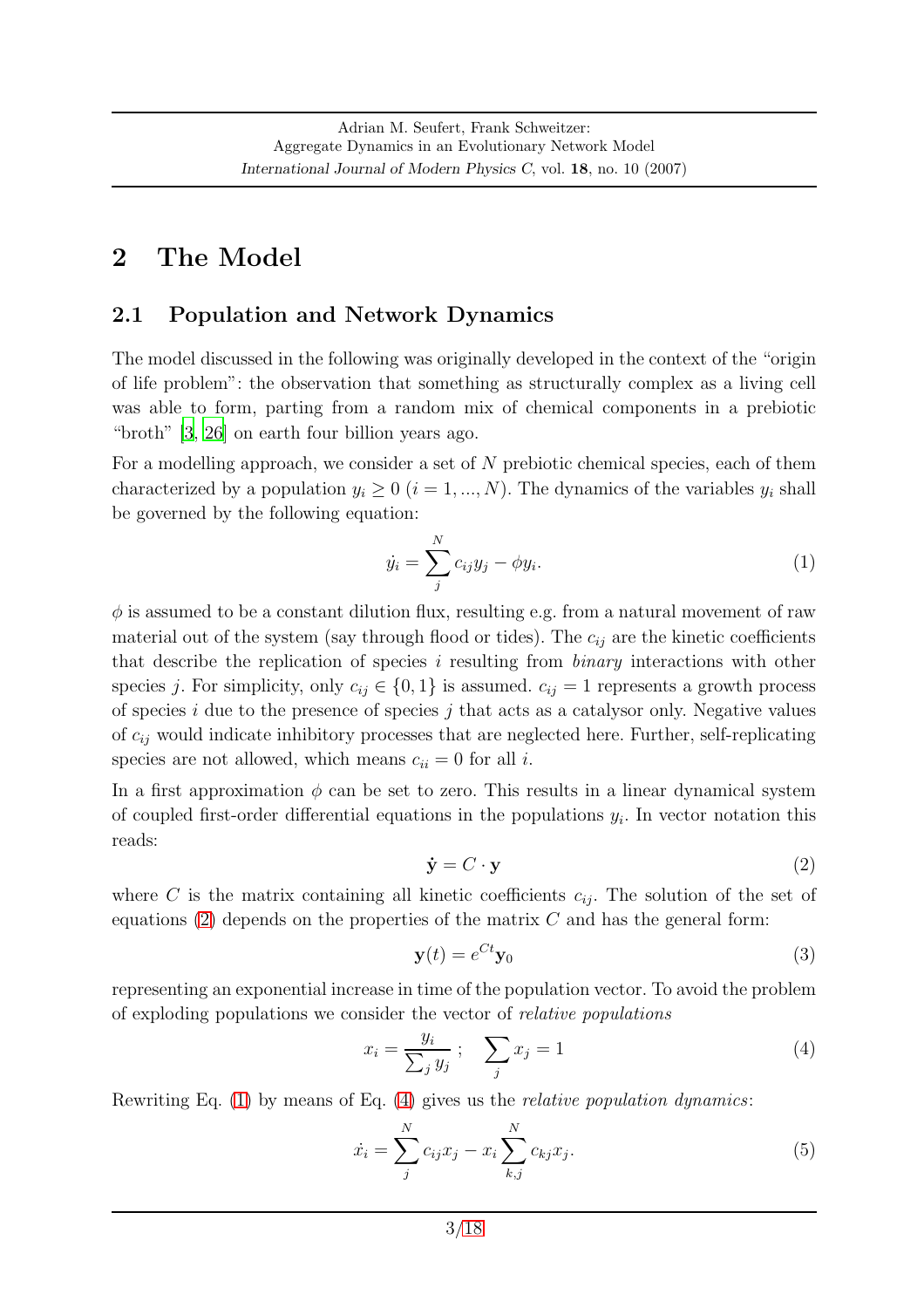Equation [\(5\)](#page-2-4) has the property of preserving the normalization of x. Henceforth we will always refer to the population vector as x and refer to the corresponding population dynamics of Eq. [\(5\)](#page-2-4). The dilution flux  $\phi$  disappears in this transformation (as long as it is assumed to be equal for every species) which gives us another reason to set it arbitrarily to zero in Eq.  $(1)$ .

So far, we have discussed the dynamics of interacting species, where the interaction is described by the matrix C that contains the elements  $c_{ij}$  in terms of 0 and 1. This dynamics can be interpreted as a catalytic network [\[11,](#page-16-6) [13,](#page-16-7) [20](#page-16-8), [21](#page-17-3)] where the different species  $i$  are represented by nodes, and their interaction by links between these nodes, cf. Fig. [\(1\)](#page-3-0). More precisely,

<span id="page-3-1"></span>
$$
c_{ij} = \begin{cases} 1 \to \text{species } j \text{ catalyzes species } i \\ 0 \to \text{nothing happens} \end{cases}
$$
 (6)



<span id="page-3-0"></span>Figure 1: A directed graph consisting of 4 nodes (species) and 5 links (interactions). Left: the corresponding interaction matrix

The matrix containing the catalytic interactions  $c_{ij}$  is called the *adjacency matrix*. The network of interactions is modeled on a *directed graph*, which means that the adjacency matrix is not generally symmetric:  $c_{ij} \neq c_{ji}$ . It should be noted that the matrix C represents a linear dynamical system in Eq. [\(1\)](#page-2-2), and, simultaneously a directed graph of interactions. This means that C acquires both structural and dynamical significance.

So far, the dynamics given by Eq. [\(5\)](#page-2-4) are considered for a fixed configuration of the matrix  $C$ , which translates into a fixed network structure. In the following, we want to introduce a dynamics for the network itself, which means an additional element in our model, where the population dynamics is given by Eq. [\(5\)](#page-2-4). In agreement with [\[9](#page-16-0)], our main assumption is here that the two different dynamics, the population dynamics and the network dynamics, occur on two different time scales. More precisely, it is assumed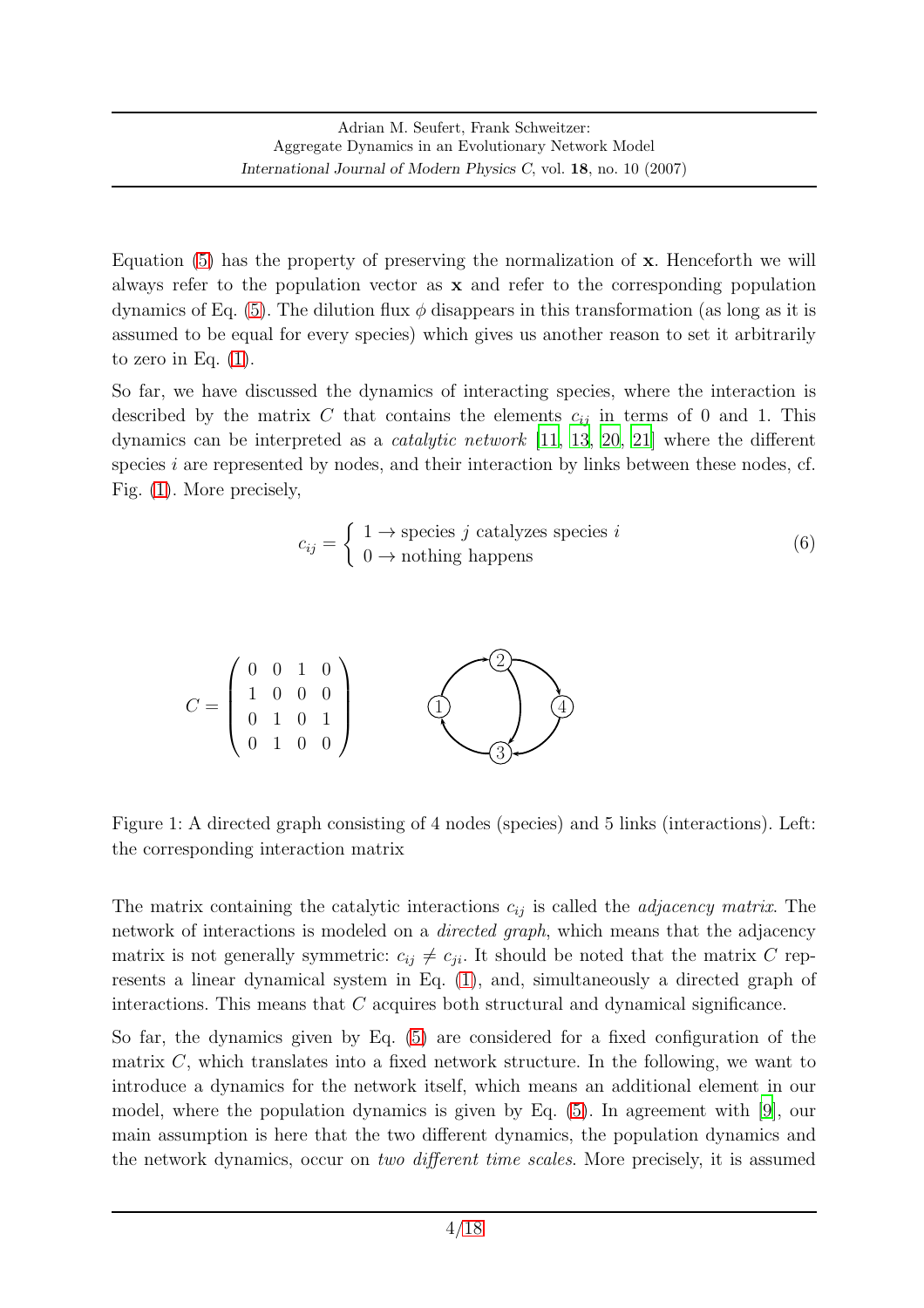that the population dynamics is fast and relaxes into a quasi-stationary state (or attractor) soon, whereas the network dynamics occurs on a much slower time scale, and only happens after the population dynamics has reached its attractor. Hence, we are able to separate these two different time scales in our computer simulations, described below, and will measure time as "network time", i.e. in steps  $n$  of the network modification.

For the network dynamics, we assume that the initial network of chemical reactions is a randomly generated graph: each  $c_{ii}$   $(i \neq j)$  equals 1 with probability p and 0 with probability  $(1-p)$ . Each node contributes on average  $m = p(N-1)$  links to the network, and average total connectivity is  $N \cdot m$ . The parameter m is called *average incoming* connectivity.

The rules for the network evolution are the following:

- After a given time T at which the population dynamics Eq.  $(5)$  is expected to have relaxed to its attractor configuration, the least fit species, i.e., the one with the smallest  $x_i(T)$ , is determined and removed from the network along with all its links. If there are different species with the same smallest values, then from these one species is chosen at random.
- A new species is added to the network with some small initial population  $x_0$ . The new species will take the place of the old one (it gets the same label), and is randomly rewired to the network with the same probability  $p$  for establishing links that have been used in the initial network distribution. Incoming and outgoing nodes are statistically similar.
- Finally, the vector of relative populations **x** is re-normalized with the new node.

These rules for the network evolution are intended to capture two key features: *natural* selection, in this case, the extinction of the weakest; and the *introduction of novelty*. Both of these can be seen as lying at the heart of natural evolution. The particular form of selection used in this model has been inspired by the "extremal dynamics" of Bak and Sneppen [\[1\]](#page-15-4) In the usual setting of a *mutation/selection* scheme, one has to realize that the two parts of the dynamics act on different levels: selection occurs on the level of the agents – i.e. removal of the least fittest prebiotic species, whereas mutation occurs on the level of the agent interaction, i.e. in terms of a random rewiring of a new node.

### <span id="page-4-0"></span>2.2 Numerical Implementation

For the numerical implementation we have to deal with the two different time scales of the model, introduced above. Here, we exploit the fact that the population dynamics occurs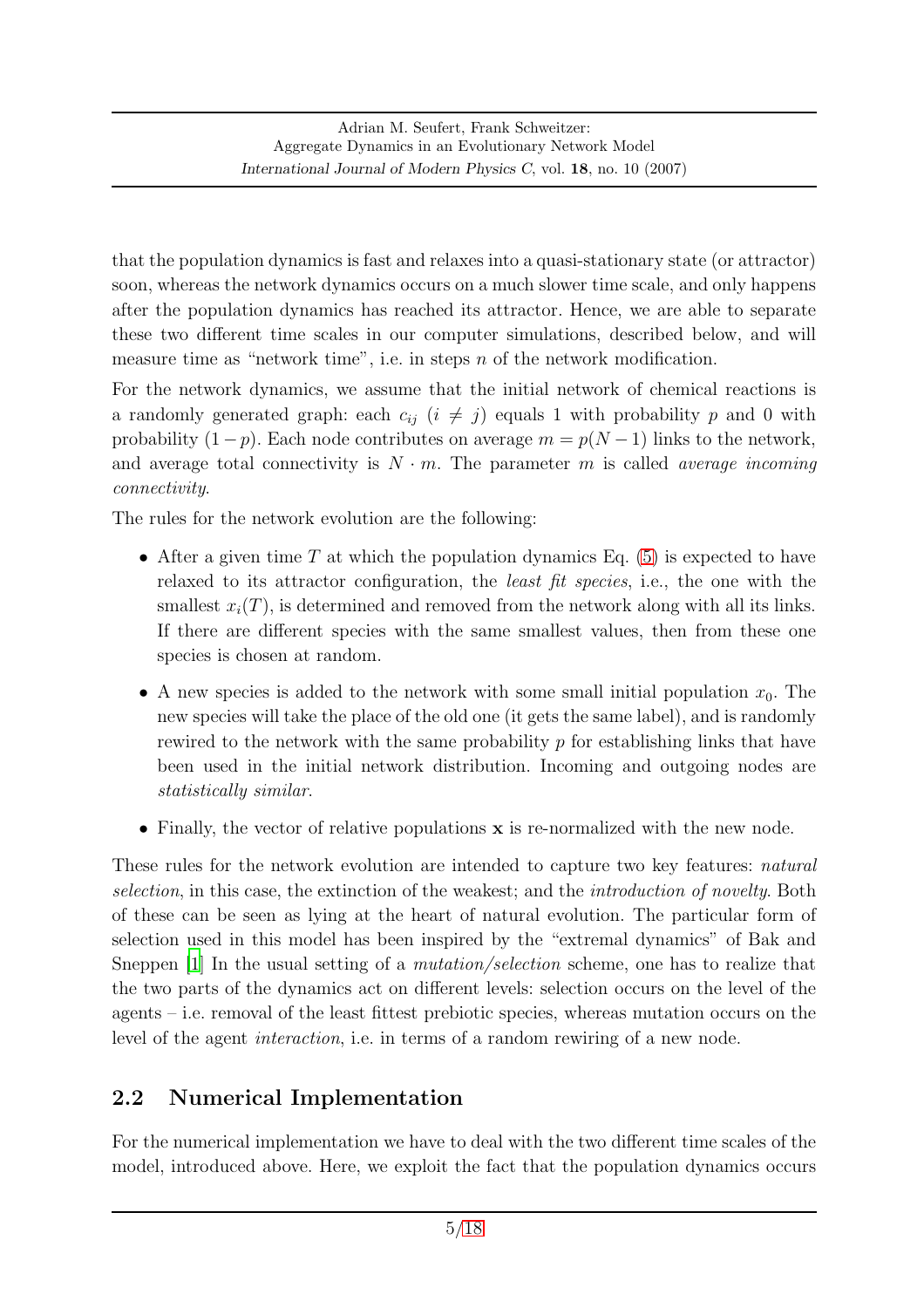on a short time scale and relaxes fast into an attractor, whereas the network dynamics occurs on a much slower time scale and can thus be separated.

The key insight leading to the numerical implementation of the *population dynamics* is to see that the fixed points of the system described by Eq. [\(5\)](#page-2-4) correspond to the eigenvectors of the adjacency matrix  $C$ . Since  $C$  is a real non-negative matrix, the *Perron-Frobenius* Theorem tells us that the largest eigenvalue of C is real and positive [\[2](#page-15-5)]. Furthermore, the corresponding Perron-Frobenius eigenvector is the only eigenvector with purely positive entries, and represents the unique asymptotically stable attractor of the population dynamics. One way to see this is to imagine our initial population vector  $x_0$  as a linear combination of all eigenvectors of C. Then Eq.  $(2)$  tells us that for large times t, the component of  $x_0$  corresponding to the largest eigenvalue will dominate all others as  $\mathbf{x}(t) = e^{\lambda_1 t} \mathbf{x}_{\lambda_1}$  where  $\mathbf{x}_{\lambda_1}$  is the Perron-Frobenius eigenvector.

In order to find the attractor configuration of the population dynamics, we adopt the *power method*, meaning that the vector of initial populations  $x_0$  can be expanded in terms of eigenvectors of  $C: \mathbf{x}_0 = a_1 \mathbf{x}_{(\lambda_1)} + \cdots + a_N \mathbf{x}_{(\lambda_N)}$  with  $|\lambda_1| > |\lambda_2| \cdots > |\lambda_N|$ . Then

$$
C\mathbf{x}_0 = a_1\lambda_1\mathbf{x}_{\lambda_1} + \dots + a_N\lambda_N\mathbf{x}_{\lambda_N}
$$
\n<sup>(7)</sup>

and repeated iteration of this process yields

<span id="page-5-0"></span>
$$
C^k \mathbf{x_0} = a_1^k \lambda_1^k \mathbf{x}_{\lambda_1} + \dots + a_N^k \lambda_N^k \mathbf{x}_{\lambda_N}
$$
\n<sup>(8)</sup>

It is clear that for large k, the largest eigenvalue will dominate all others and thus  $C^k \mathbf{x_0}$ will approach  $\mathbf{x}_{\lambda_1}$ . One obvious problem persists though: if C has an eigenvalue that is equal in magnitude to  $\lambda_1$  but with the opposite sign, then this method will give us incorrect results if the number of iterations is even. To be certain that we have reached the eigenvector corresponding to the positive eigenvalue, we add a  $N \times N$  unit matrix to C. This increases all the eigenvalues of C by one while leaving the corresponding eigenvectors unchanged. In this way we can be sure that the attractor we have reached is the correct one.

We point out that this method allows us to find the attractor configuration of Eq.  $(5)$ directly by exploiting the algebraic properties of the adjacency matrix  $C$ . This greatly reduces the costs in computation time and resources compared to a standard numerical method for solving systems of differential equations like the Runge-Kutta method. A number  $\sim N$  of iterations usually suffices to get reasonably close to the attractor. The number of operations for reaching the attractor is thus of order  $O(N^2)$ .

The numerical implementation of the *network dynamics* is straightforward with respect to the rules given in Chapter  $(2.1)$ . At each time step n on the network time scale, we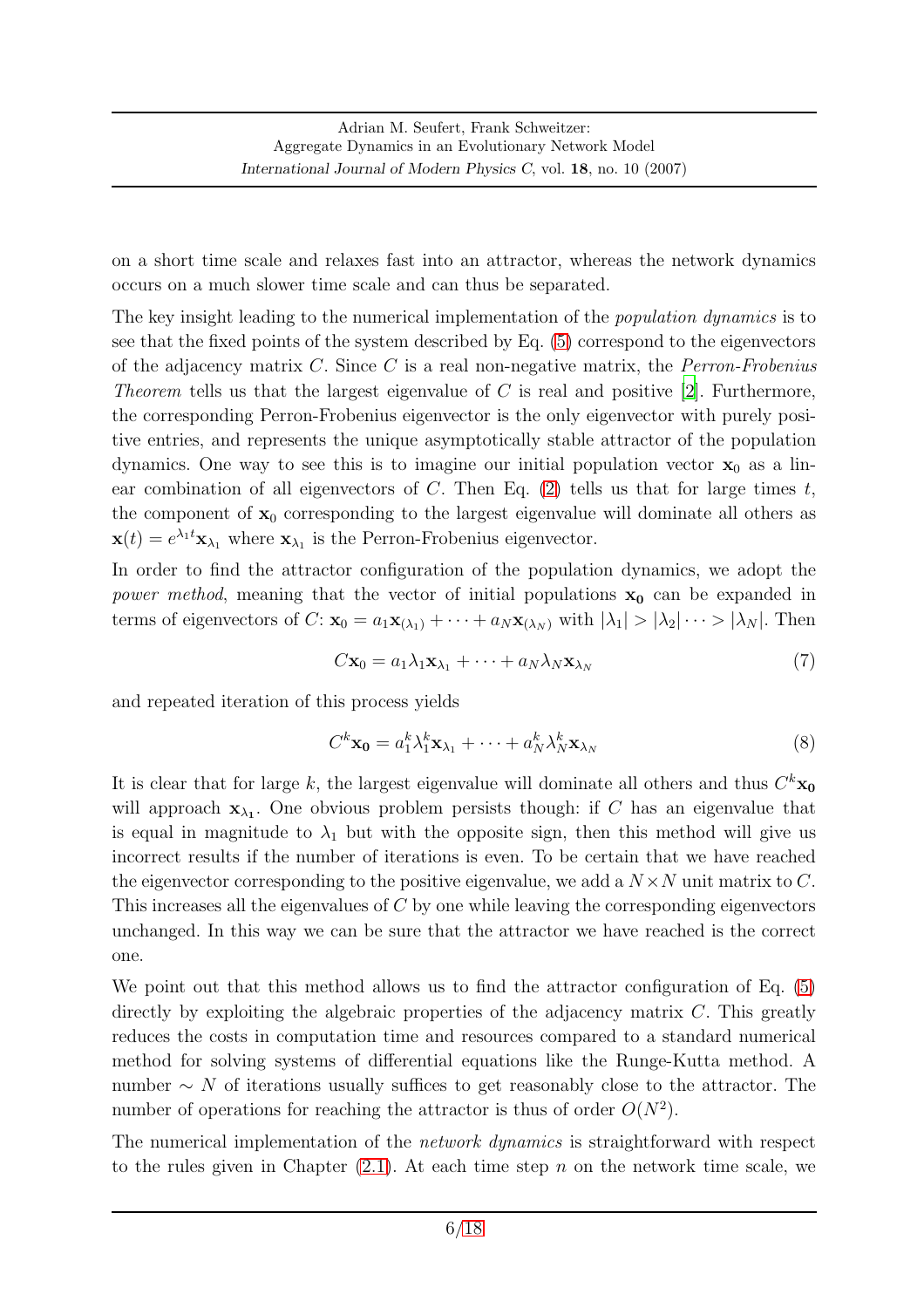have to determine the smallest element, say  $j$ , from the population vector characterizing the attractor (using standard algorithms). The respective node is rewired at random with a linking probability  $p$ . This happens in two stages: first, node  $j$  attempts to link itself to all other nodes  $i \neq j$ , which determines the outgoing links, secondly, the incoming links of node j are set by each node  $i \neq j$  attempting to link to j. The rewiring of node j, which involves  $\sim 2N$  steps, changes the adjacency matrix C that will then feed back to the population dynamics. I.e. after the rewiring, we have to determine the new attractor of the population dynamics as explained above. Since we know that the population dynamics always converges to the unique attractor, the initial conditions for that process do not matter, so we always choose  $x_0$  as the starting point.

For the computer simulations discussed in the following, the time scale of the model is given by the time scale of the network dynamics only, i.e. abbreviated by  $n$ .

# <span id="page-6-0"></span>3 Results of Computer Simulations

## 3.1 Evolution of Network Structure

In Figs. [\(2\)](#page-7-0)-[\(4\)](#page-9-0) we show, by means of single snapshots, three phases of development of the network according to the dynamics described above. In the example given, the network consists of 100 nodes and was generated using an average random connectivity value  $m = 0.25$ . The structural properties in each of these phases will be discussed in the following chapters.

The first of the graphs, Fig. [2,](#page-7-0) depicts a typical network in an early stage of evolution. The network is sparsely connected and contains many singletons. Typical structures are long chains and simple trees. The nodes located at the end of the longest chains will usually dominate all other nodes population-wise. In the second graph, Fig. [3,](#page-8-0) evolution created a new kind of structure: a cycle consisting of six nodes (dark nodes in the picture). Because they collectively catalyze each other, the members of the cycle will always have non-zero population in the attractor configuration. Thus, as long as there are singletons or separate chains and trees in the system, members of the cycle remain "immune" to selection. This immunity extends to all sets of nodes that have an incoming link coming from the cycle. These nodes form a parasitic periphery around the core formed by the cycle. Finally, the graph in [4](#page-9-0) shows a fully connected network. The network is organized around a complex core consisting of several cycles, from which the periphery sprouts outwards. In this configuration, every node has at least one incoming link from some other node in the network.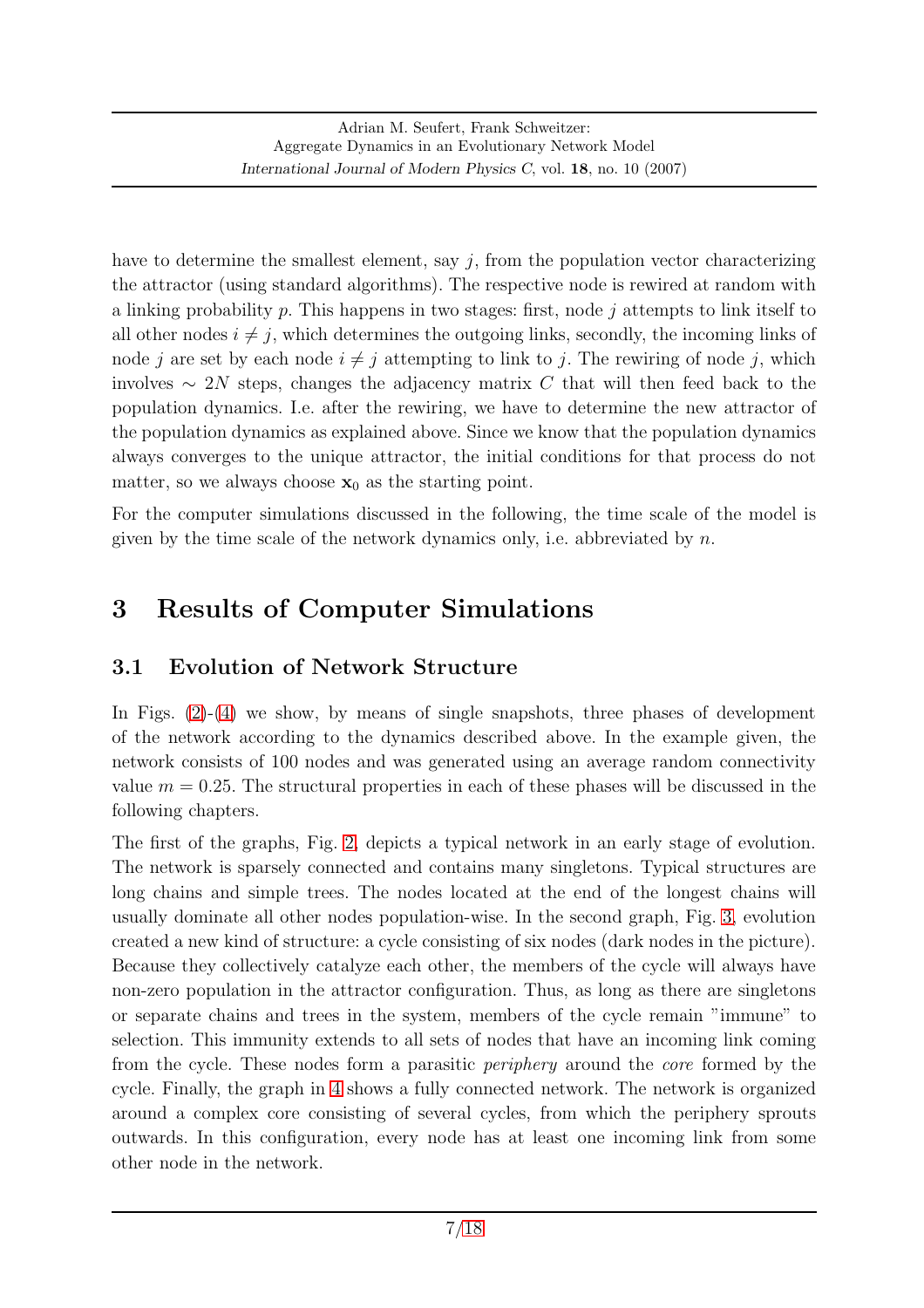

<span id="page-7-0"></span>Figure 2: Network structure in the random phase  $(n = 800)$ : several chains and trees exist, but no supporting structure (i.e. autocatalytic set) has yet emerged. Parameters:  $N = 100, m = 0.25.$ 

### 3.2 The Autocatalytic Set

The cycle of nodes present in Fig. [\(3\)](#page-8-0) together with all the chains and trees parting at some member-node of the cycle is an example of an *autocatalytic set* or ACS. An ACS is defined as a subgraph whose every node has at least one incoming link from another node that belongs to the same subgraph. The simplest ACS is a two-cycle. The following correspondences between ACSs and  $\lambda_1$  have been found [\[9](#page-16-0)]:

- (i) An ACS always contains a cycle.
- (ii) If a graph has no ACS then  $\lambda_1 = 0$  for that graph.
- (iii) If a graph has an ACS then  $\lambda_1 \geq 1$ .
- (iv) If  $\lambda_1 \geq 1$ , then the subgraph spanned by nodes i for which  $\mathbf{x}_{(\lambda_1),i} > 0$  is an ACS.

Cycles and structures of interlocking cycles represent irreducible subgraphs. The Perron-Frobenius eigenvalue of a network is equal to the Perron-Frobenius eigenvalue of its dominant irreducible subgraph. The irreducible subgraph of a network that gives rise to the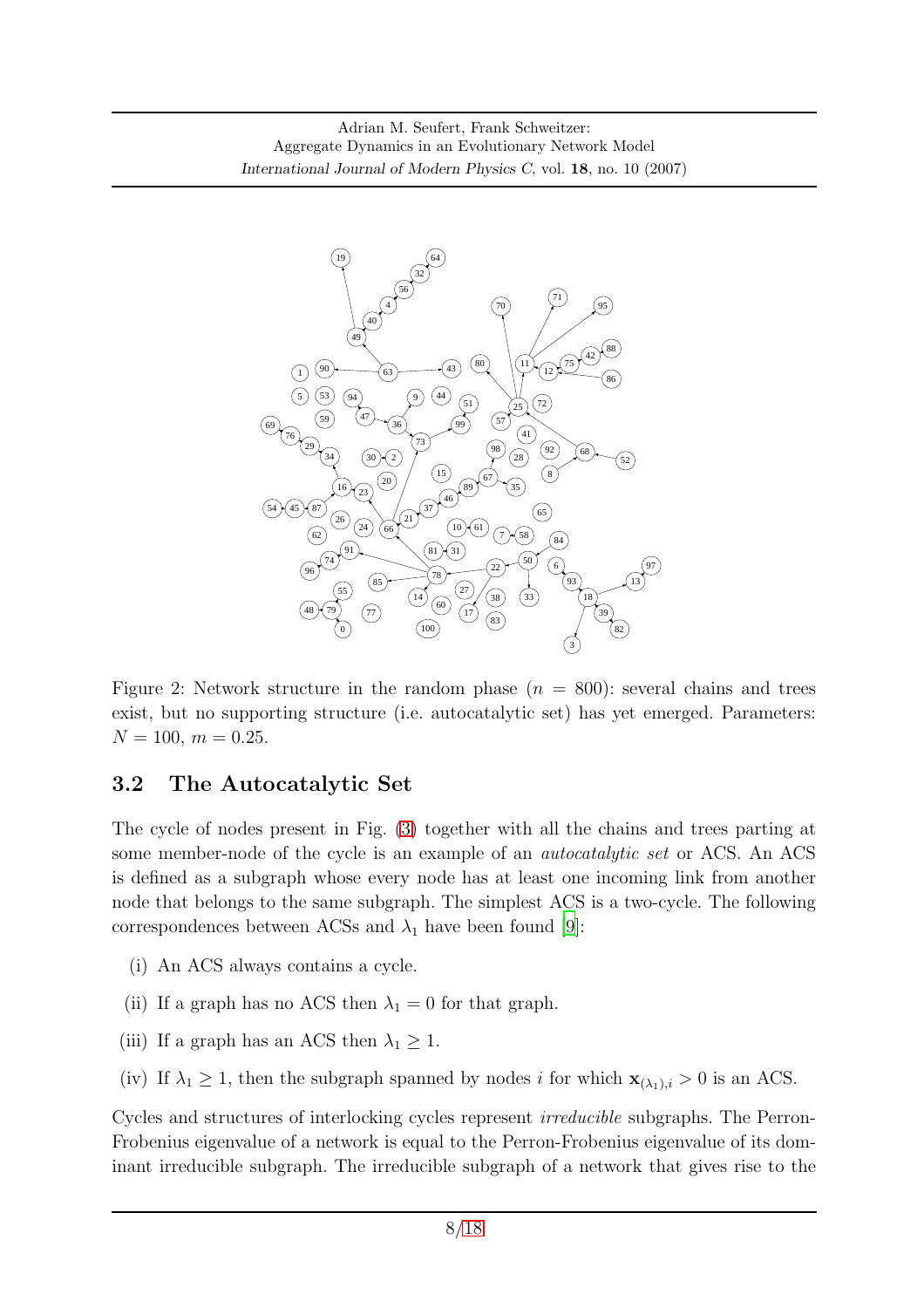

<span id="page-8-0"></span>Figure 3: Network structure after a first autocatalytic set emerges  $(n = 973)$ : the core of the ACS (dark nodes) consists of a six-cycle, which has different "parasitic" chains (e.g. the chain of nodes 32, 64, and 7. Parameters see Fig. [2.](#page-7-0)

largest  $\lambda_1$  is called the core of the network (or alternatively the core of the dominant ACS). The importance of the ACS in this system is the following: once this structure appears, all the member nodes of the ACS have non-vanishing populations in the attractor. Because of that, they dominate all other nodes that are outside of the ACS. The ACS is thus robust against random mutations of its members. A small ACS appearing randomly in this system acts like a seed for the emerging network. It "attracts" the other nodes, since these can survive only by becoming members of the ACS. Finally, the fully developed network at the end of the evolution consists of a single, giant ACS.

#### 3.3 Network Connectivity

In order to quantitatively characterize the network evolution, the average connectivity per node in the network is a useful observable. We denote this observable by  $\langle l \rangle = l/N$ ,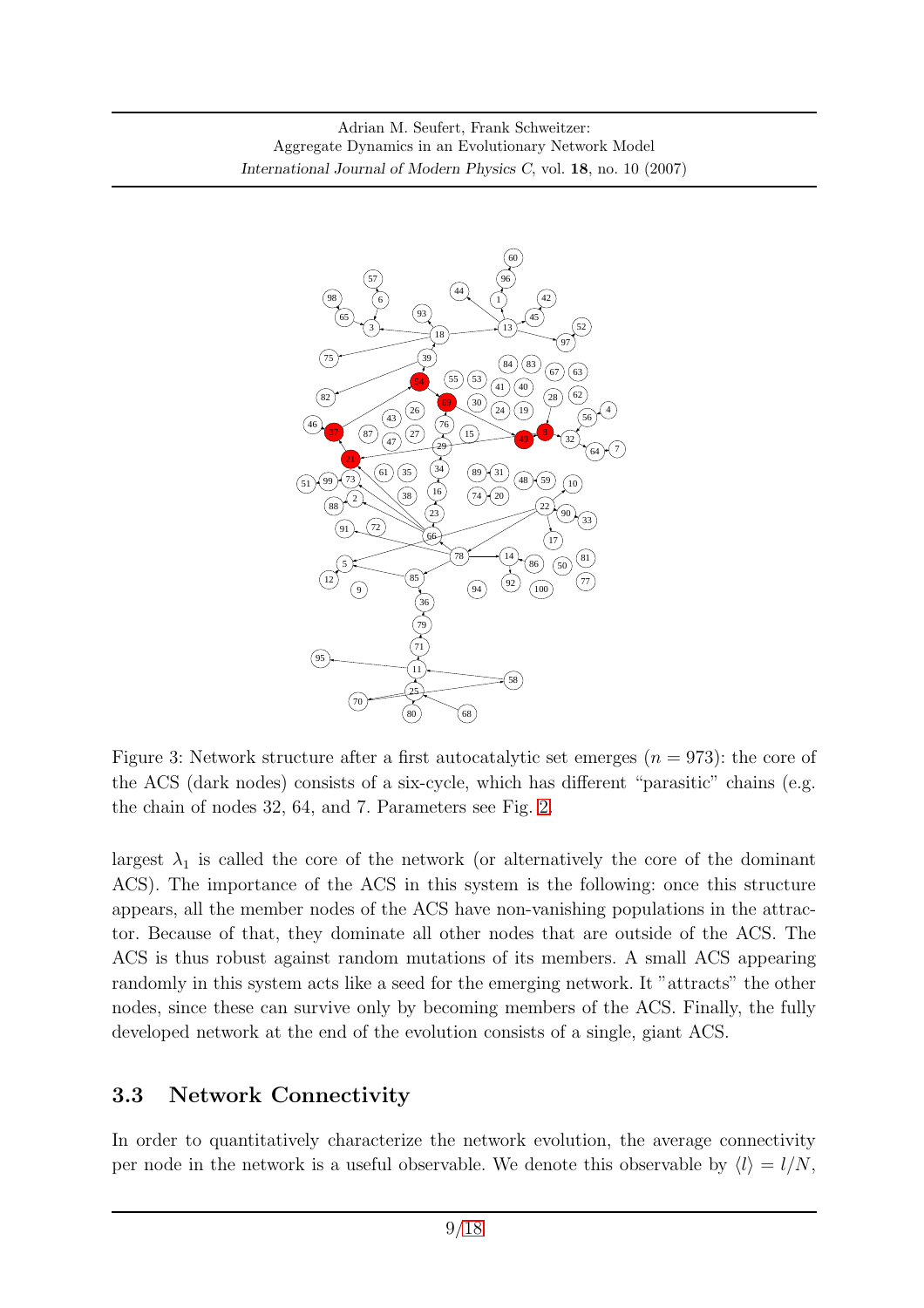

<span id="page-9-0"></span>Figure 4: Network structure after the ACS spans the whole graph  $(n = 1290)$ : the core has been expanded as well, but the original six-cycle still exists. Parameters see Fig. [2.](#page-7-0)

where  $l$  is the total number of links in the network. Typically we will choose  $m$  to be in the range  $(0, 1)$ , so in the early phase of network evolution the graph is very sparse. For example, a network consisting of 100 nodes and  $m = 0.25$  will have on average  $2 \cdot m = 50$ links.

Fig. [5](#page-10-0) shows three typical runs for the evolution of  $\langle l \rangle$  over network time n, which confirm the findings of  $[9]$ (Fig. 1). During each time-step, the network undergoes a transformation due to the selection and random re-wiring of a node. In effect, we have a different network at every step, and we count and plot the total number of links in each network divided by the number of nodes. The runs exhibits three distinct phases. The graphs in Figs. [2-](#page-7-0)[4](#page-9-0) were chosen to exemplify each of these phases. In the first phase (random phase) the number of links hovers around the average expected number of  $2N \cdot m$ . This phase is followed by one of exponential increase in the number of links (exponential phase). Finally, the number of links stabilizes at a much higher level (steady phase). A fundamental structural change in the network occurs between the random phase and the exponential phase: the emergence of an ACS. Once it appears in the network, it remains there until one-by-one all remaining nodes link themselves into the ACS and it eventually spans the whole graph.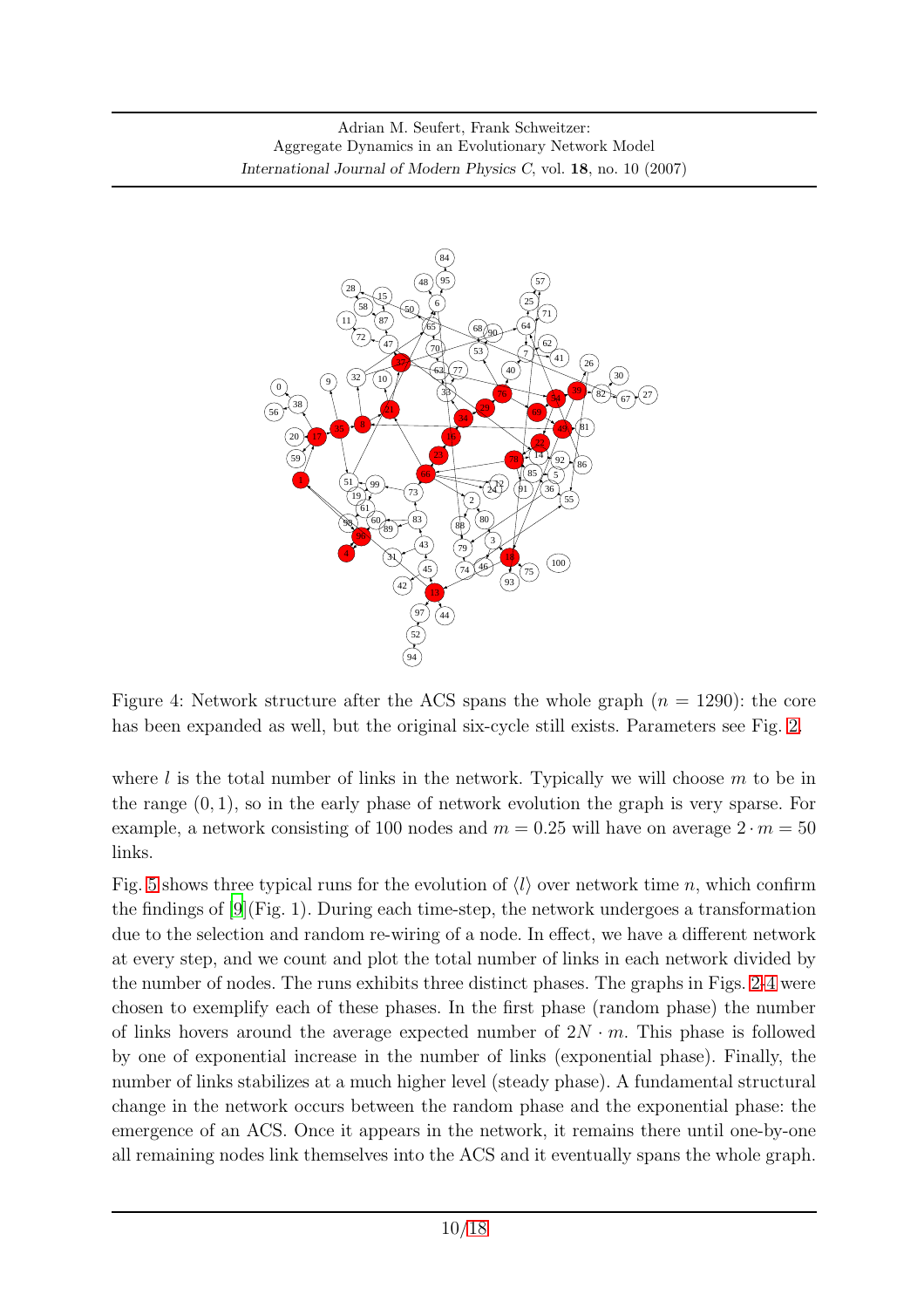

<span id="page-10-0"></span>Figure 5: Average number of links,  $\langle l \rangle$  evolving over network time, n, for three values of the parameter  $m$ . System size  $N = 100$ 

Only then will members of the ACS themselves be eligible for selection and mutation. The steady phase is reached when all the nodes in the network are members of the ACS. It is characterized by the fact that the mutating node has, on average, the same total number of links (namely  $2m$ ) as its replacement. Once the ACS engulfs the whole set of nodes, its members become eligible for selection. When a keystone species, i.e. a species critical to the support of the system, happens to be selected [\[9\]](#page-16-0), the network loses its supporting structure and larger crashes occur. In Fig. [5](#page-10-0) that is the case at  $n \approx 5800$  for the  $m = 0.12$ run, and at  $n \approx 2000$  and  $n \approx 5000$  for the  $m = 0.25$  run. In longer runs, the number of crashes of this sort can be quite substantial, including crashes that completely destroy the ACS forcing the system to "start over". It is clear that for any  $m > 0$  an ACS will always emerge eventually. The interesting point is that, although we start from a random graph and introduce random mutations, the network resulting from the graph-spanning ACS is highly non-random. We repeat here that the probability of a graph with  $N$  nodes and an average of m links per node being an ACS is given by: [\[10\]](#page-16-1)

$$
P = \left[1 - \left(1 - \left[\frac{m}{(N-1)}\right]\right)^{N-1}\right]^N\tag{9}
$$

which declines exponentially with N when  $m \sim O(1)$ .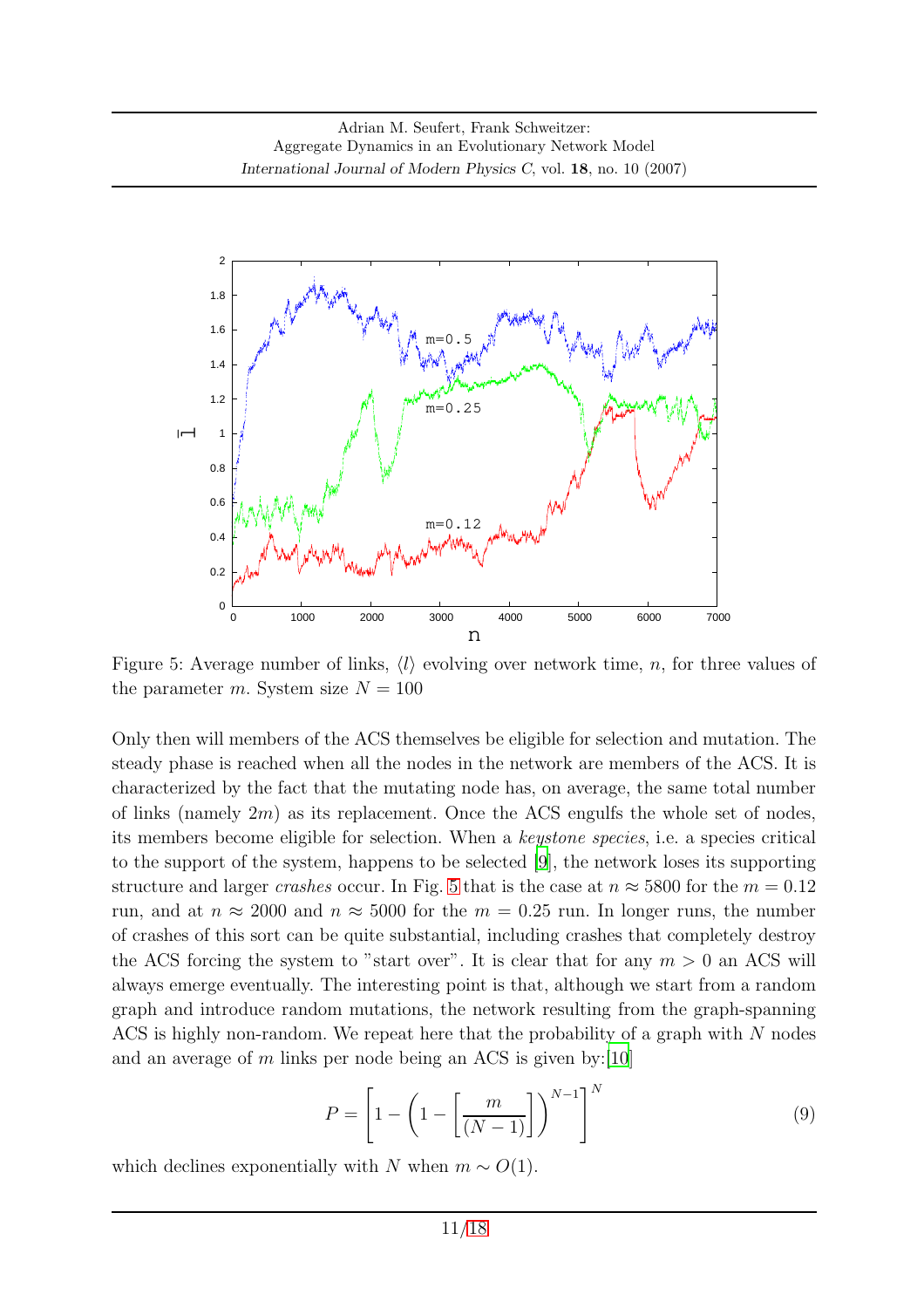## <span id="page-11-0"></span>4 Network Structure at the Aggregate Level

We have seen in Chapter [3](#page-6-0) that the typical simulation run in this model exhibits three distinct phases (Fig. [5\)](#page-10-0): the random phase, the growth phase, and the saturation phase. Over long time scales, these patterns tend to repeat themselves, as fully developed networks (that is, graph-spanning ACSs) undergo core-shifts and other transformations [\[10](#page-16-1)] that destroy the network supporting structure. This means that, despite these characterizations, the long term behavior of a *single* run is inherently random: the next big crash remains impossible to predict. We will refer to these individual runs as "microscopic" realizations. Opposed to that, in the following we will look at this system from a "macroscopic" point of view. This means that we will be interested in the *aggregate behavior* of a system characterized by its parameter  $m$  when the simulation is repeated multiple times. Single runs ranging from  $8 \cdot 10^3$  to  $10^6$  time steps have been created, and ensembles of 100 runs analyzed. Each run starts from different initial conditions and random numbers. Thus, the computational resources used in these simulations were considerable, making simulations employing more than 500 nodes too time consuming to be realized. The data points for every instant in simulation time are averaged over the 100 microscopic runs. As we vary the system size N, the linking probability  $p$  is rescaled inversely to N so as to keep the average incoming connectivity  $m = p \cdot (N - 1)$  constant. Fig. [6](#page-12-0) depicts a set of macroscopic runs for different m values and varying system size.

To save computing time and resources, we adjusted the network evolution time n to our needs in each case. Thus the  $N = 50$  system evolves over 8000 time steps, while the  $N = 500$  needs 40000 time steps to develop. To summarize our findings for the aggregate level, (i) we see that all of the curves are smooth and that none exhibit the kind of abrupt break-in that we observe in the microscopic runs. This represents the average evolutionary process of this system. That is, after the period of exponential growth of the average connectivity per node, the systems settle into a statistically stable condition of high average connectivity. These observations are valid for all of the studied system sizes and all values of  $m$ . We emphasize, (ii) that the transient is markedly different in the macroscopic run. For  $m > 0.15$  the initial random phase is almost in-existent in all systems. Instead, they enter the growth phase almost immediately, reaching saturation faster for larger  $m$ . The random phase is visible for smaller values of  $m$  only. Eventually, we note (iii), that for large m the *saturation value* of  $\langle l \rangle$  is independent of system size N. That is, this system scales well with the number of nodes. In the limit

$$
\lim_{p \to 0} \left\{ \begin{array}{l} N \to \infty \\ p \to 0 \end{array} \right\} p \cdot (N-1) = \text{const} = m
$$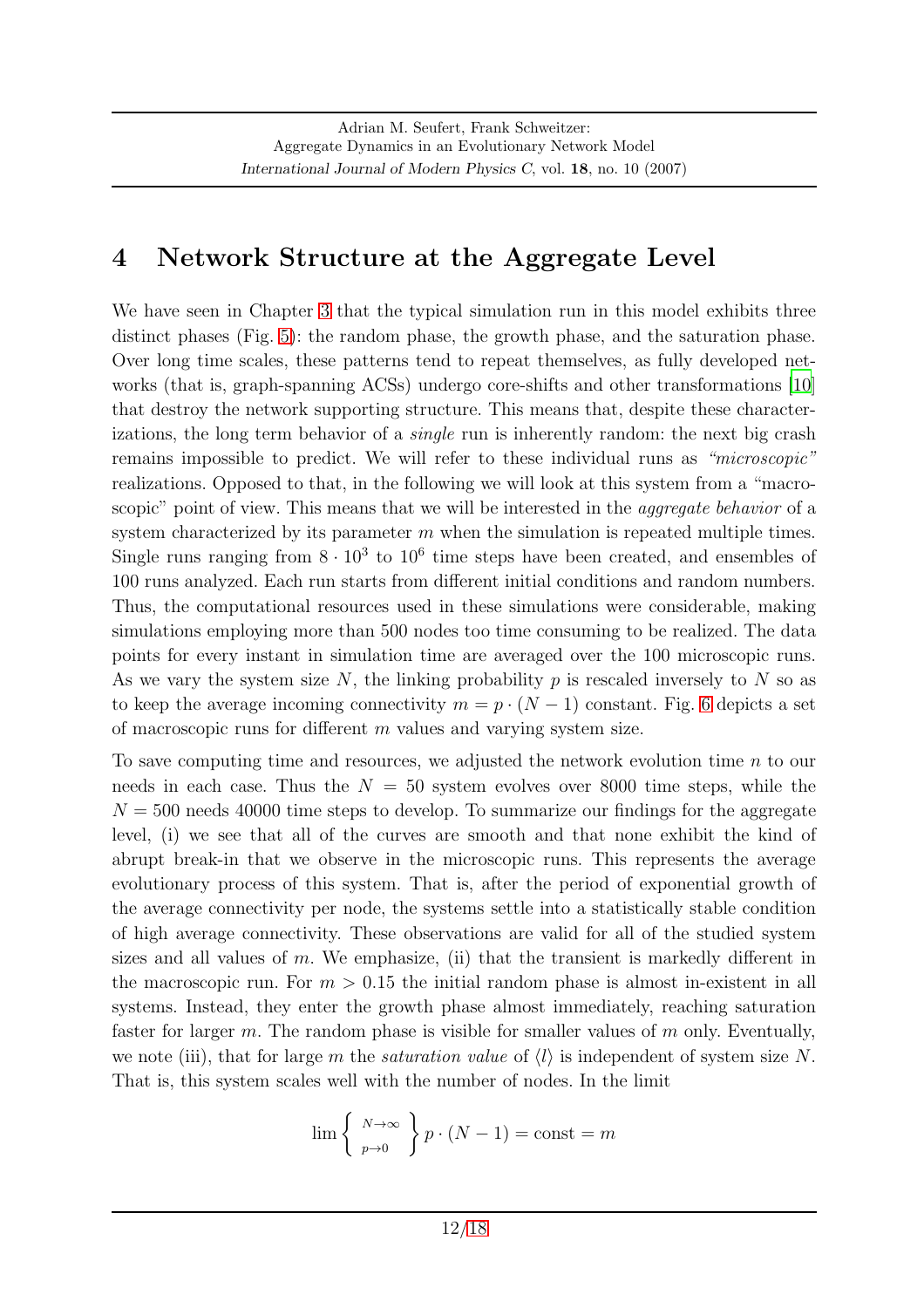

<span id="page-12-0"></span>Figure 6: Average connectivity per node  $\langle l \rangle$  after averaging over 100 runs. The different graphs represent different system sizes. top left:  $N = 50$ . top right:  $N = 100$ . bottom left:  $N = 200$ . bottom right:  $N = 500$ . Evolution time is chosen according to system size.

 $\langle l \rangle$  is dependent only on m as we will see below. In Fig. [7](#page-13-1) we plotted the averaged values of  $\langle l \rangle$  in the saturated regime as a function of m. We call this new variable  $\langle l \rangle_s$ . The values used here were computed by taking the average of  $\langle l \rangle$  from every curve in Fig. [\(6\)](#page-12-0) starting from a point at which saturation was deemed to have been reached. We then used a least squares method to fit a function to the data points that best approaches the qualitative shape of the data. As one can see from the plots, we find that  $\langle l \rangle_s$  is a slow, monotonically increasing function of  $m$ , that can be well approximated by a function of the form

<span id="page-12-1"></span>
$$
\langle l \rangle_s(m) = a \cdot \ln(m) + b \tag{10}
$$

with the constants

$$
a = 2.06 \pm 0.021 ; \quad b = 0.66 \pm 0.042
$$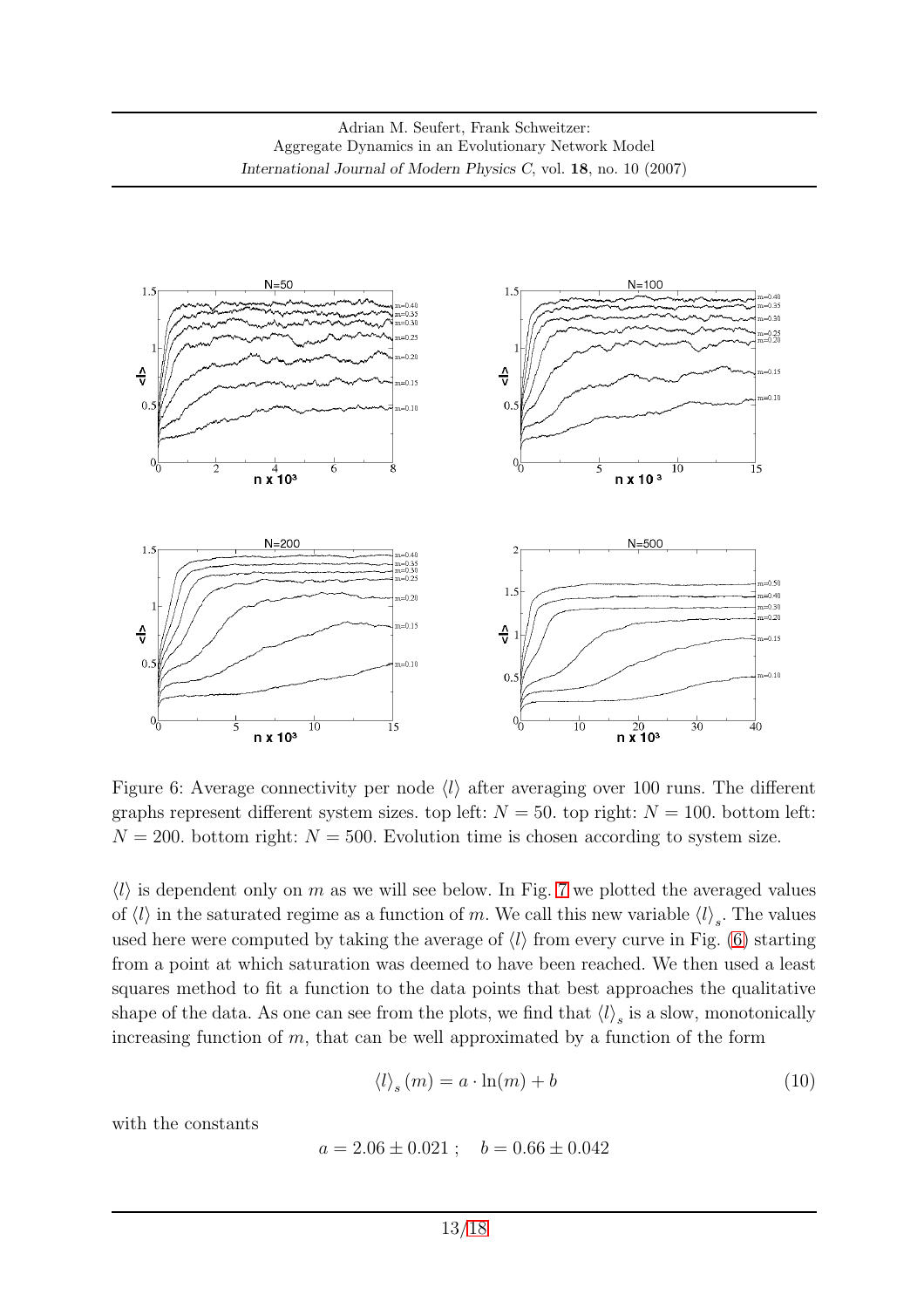I.e., as a new finding observed on the aggregate level, we obtain a logarithmic scaling of the saturated average connectivity per node,  $\langle l \rangle_s$  with m. Again, this scaling is independent of system size  $N$ : both coefficients  $a$  and  $b$  vary only very slightly with  $N$ .



<span id="page-13-1"></span>Figure 7: Saturated average connectivity per node  $\langle l \rangle_s$  dependent on average incoming connectivity m. System sizes are the same as in Fig.  $6$ . The plots are fitted by the logarithmic scaling of Eq. [\(10\)](#page-12-1).

## <span id="page-13-0"></span>5 Summary and Conclusion

In this paper we have analyzed a model of network evolution that was recently introduced by Jain and Krishna [\[9](#page-16-0)] [\[10\]](#page-16-1) as a combination of a hypercycle dynamics for the nodes and an external network dynamics for the links representing the catalytic interactions between the nodes. The basic concepts of the model are presented in Chapter [2.](#page-2-0) The population dynamics is described by  $Eq.(4)$  $Eq.(4)$ , while the directed network of the species that catalyze each other are considered in the adjacency matrix  $C$  in Eq. [\(6\)](#page-3-1). The evolution of the network is then governed by the natural selection of the weakest species and the introduction of novelty by new nodes. In such way a coupling of population dynamics with network dynamics is realized. In the first part of the paper, we have investigated the evolution of the network by means of single runs. The numerical implementation of the model is presented in some detail in Chapter [2.2.](#page-4-0) The crucial part of the Perron-Frobenius eigenvectors of the adjacency matrix  $C$  in finding the attractor population for every network update step is emphasized. This option is used in the power method based on Eq. [\(8\)](#page-5-0). In an iterative procedure the weakest species of the attractor is eliminated and replaced with a newly linked node. As a result of these computer simulations, Figs. [2](#page-7-0)[-4](#page-9-0) elucidate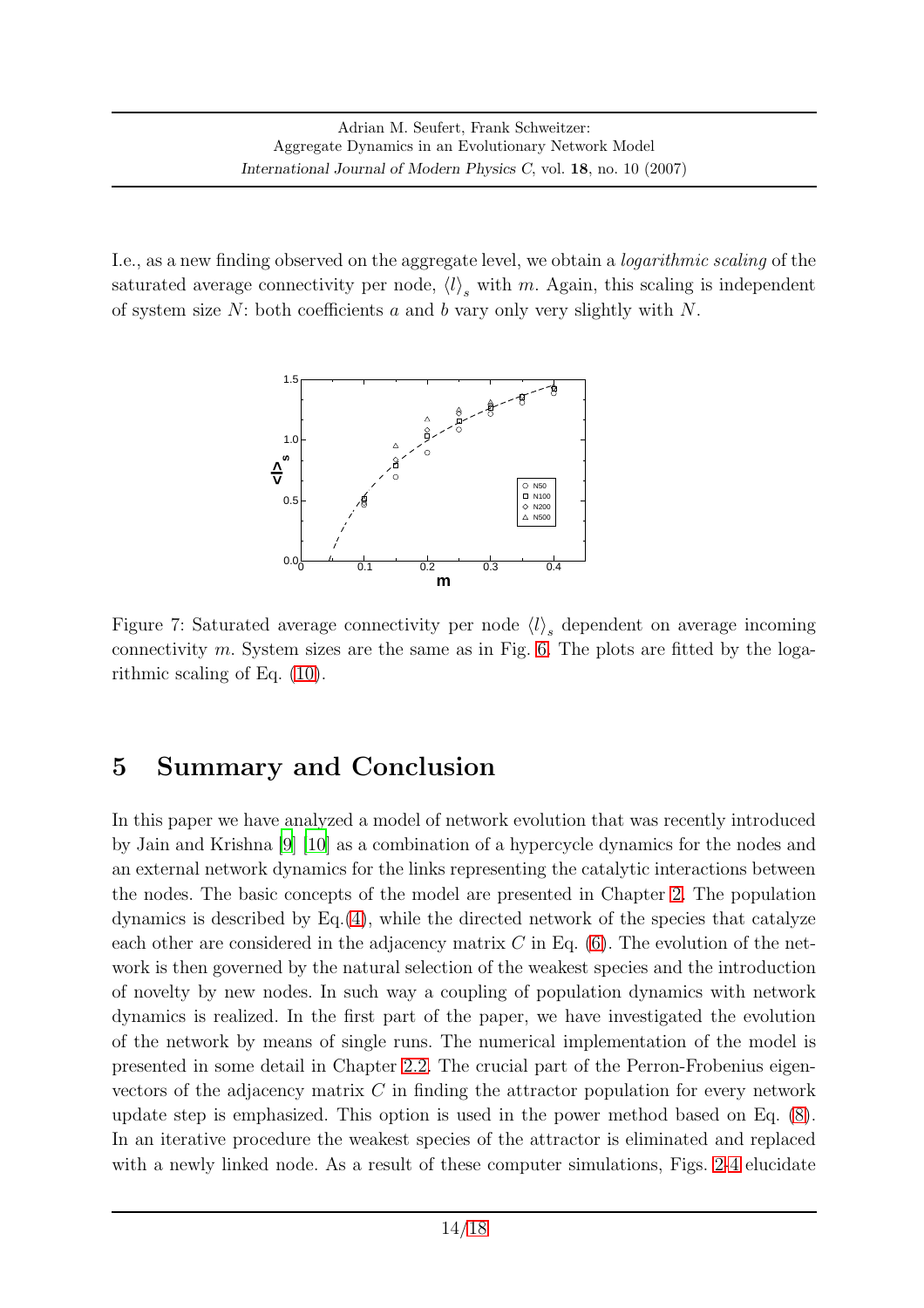the structural changes of the network by means of different snapshots. They show typical cases of the phases of development of the network. Starting from an initial random phase the network processes to highly structured configurations. Complex structures evolve that can be characterized by Autocatalytic Sets (ACS). Our simulations validate the spontaneous occurrence and time evolution the ACSs described in [\[9\]](#page-16-0). Additionally we have computed the total number of links l over network evolution time n for different incoming connectivities m. In agreement with the findings in  $[9, 10]$  $[9, 10]$  $[9, 10]$  our simulations in Fig. [5](#page-10-0) show an increase of  $l$  for higher values of  $m$  as well as crashes and recoveries of the evolving ACSs. The main new results are presented in Chapter [4,](#page-11-0) where the aggregate network dynamics is investigated. We have raised the question how the average connectivity per node  $\langle l \rangle$ , is influenced by varying values of the incoming connectivity m and therefore analyzed multiple simulation runs. First we observed no abrupt break-ins in the average connectivity  $\langle l \rangle$ . This observance is opposite to the crashes we have seen for the supporting structures, the ACSs, during network evolution. After an exponential growth  $\langle l \rangle$  saturates into a stable condition of high average connectivity. Second the saturation is reached for higher values of m. And third we have found a logarithmic scaling of  $\langle l \rangle$  in Eq. [\(10\)](#page-12-1) on m for all system sizes N. Furthermore the saturation value of  $\langle l \rangle$  is independent of N. There exist different ways to extend the basic model discussed in this paper. In [\[19\]](#page-16-9) we have studied the impact of a selection mechanism on the performance of the system and its network structure by introducing a selection temperature and a performance threshold selection. We already found evidence for a critical value of this selection threshold for the global performance of the system. Moreover the threshold plays an important role in size and life span of the core of the ACS. Other future investigations of the model may involve the emergence of hierarchical organization resulting from the network evolution. Hierarchies are already discussed for different network topologies [\[25](#page-17-4), [16,](#page-16-10) [23\]](#page-17-5) and are also investigated in directed networks [\[24](#page-17-6), [17\]](#page-16-11). The model discussed in this paper is seen as an agent-based model, where each agent represents a prebiotic chemical species. Agents are assumed as nodes of a network, where the links represent the catalytic interactions between the species. Because each node follows a deterministic eigendynamics, eq. [\(5\)](#page-2-4), the model can be also regarded as a system of coupled differential equations. This however ignores the fact that the links (i.e. the couplings between the equations) change on a second time scale in a non-predictable way, because of the removal of the least fittest node and the random rewiring of a new node. Thus, from a methodological viewpoint, we rather address the model as an agent-based one. This perspective may hold regardless of the question whether the agents represent the population of a species, or individual entities, such as single companies in an economic setting. In fact, the catalytic network model discussed here, despite its simplicity, may serve as a good starting point for the study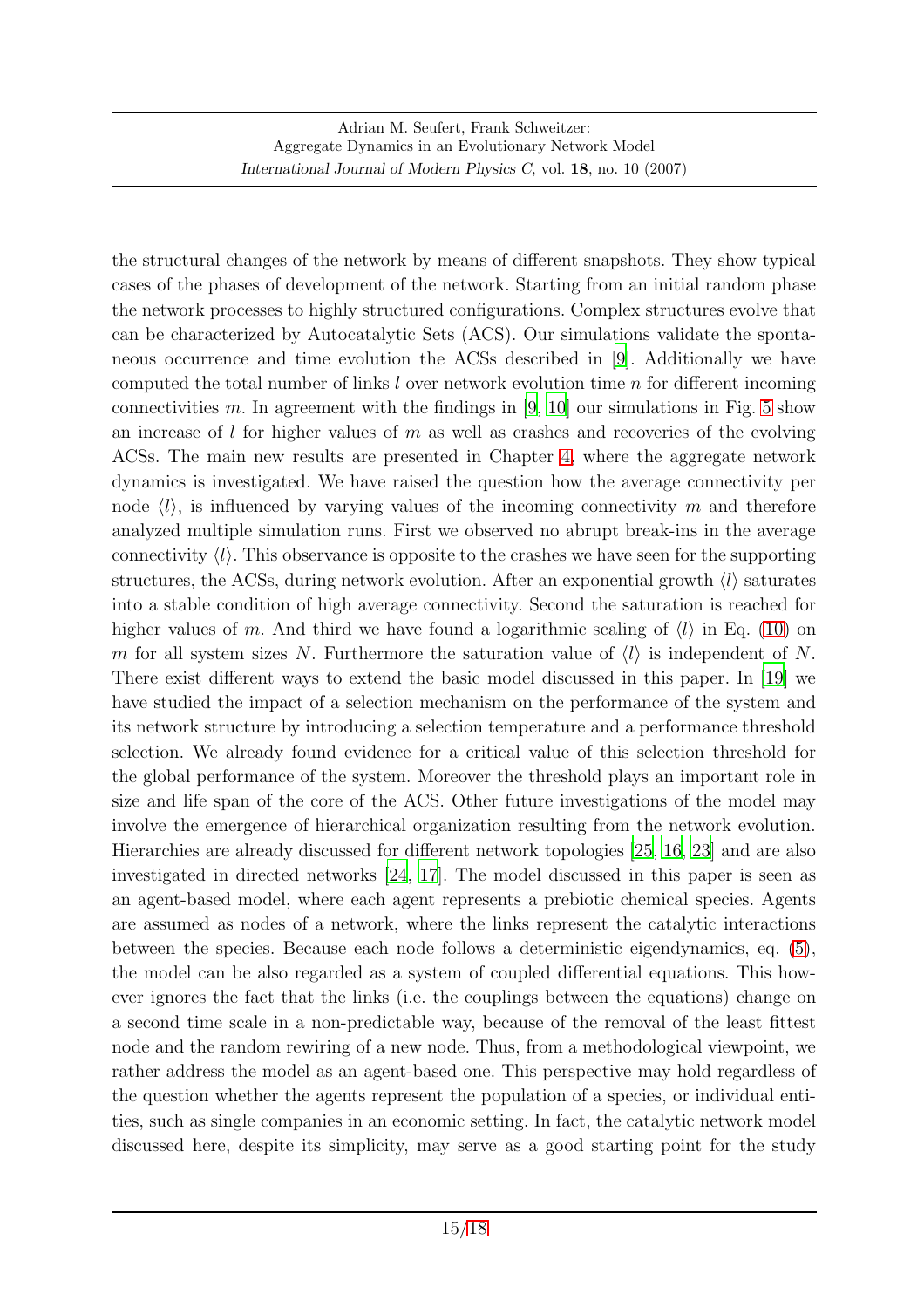of the relationship between network structure and dynamics in several fields of research, in particular in the economic and social domain [\[22](#page-17-2), [14](#page-16-3), [8](#page-16-2), [18](#page-16-5)]. For example, catalytic or hypercycle interaction can be used to model skills in economic organizations [\[15](#page-16-12)], or exchange of knowledge in innovation networks [\[12\]](#page-16-4). Using some more realistic rules for rewiring the network, one can then observe the emergence of a number of smaller ACS [\[12](#page-16-4)] instead of just one giant ACS in the current model. This affects the breakdown probabilities of the network consideraby. Cooperative networks related to the ones obtained from this model are also present in firm interactions. It was shown, for example, that financial systems form cooperative networks of ownership relationships with scale free properties [6].

### Acknowledgement

The authors wish to thank Michael König (Zurich) for his help in redrawing Figs. [2-](#page-7-0)[4,](#page-9-0) [6](#page-12-0) and for comments on Chapters [1,](#page-0-0) [5.](#page-13-0)

## References

- <span id="page-15-4"></span>[1] Bak, P.; Sneppen, K. (1993). Punctuated Equilibrium and Criticality in a Simple Model of Evolution. Physical Review Letters 71(24), 4083–4086.
- <span id="page-15-5"></span>[2] Berman, A.; Plemmons, R. J. (1994). Nonnegative Matrices in the Mathematical Sciences. Classics In Applied Mathematics, SIAM.
- <span id="page-15-0"></span>[3] Eigen, M. (1971). The selforganization of matter and the evolution of biological macromolecules. Naturwissenschaften 58, 465–523.
- <span id="page-15-1"></span>[4] Eigen, M.; Schuster, P. (1979). The hypercycle: A Principle of Self-organization. Berlin: Springer.
- <span id="page-15-3"></span>[5] Farmer, D. J.; Kauffman, S. A.; Packard, N. H. (1986). Autocatalytic Replication of Polymers. Physica D 22, 50–67.
- [6] Garlaschelli, D.; Battiston, S.; Castri, M.; Servedio, V.; Caldarelli, G. (2005). The scale free nature of market investment networks. *Physica A*  $350(2-4)$ , 0310503– 491–499.
- <span id="page-15-2"></span>[7] Hofbauer, J.; Sigmund, K. (1984). Evolutionstheorie und dynamische Systeme. Verlag Paul Parey.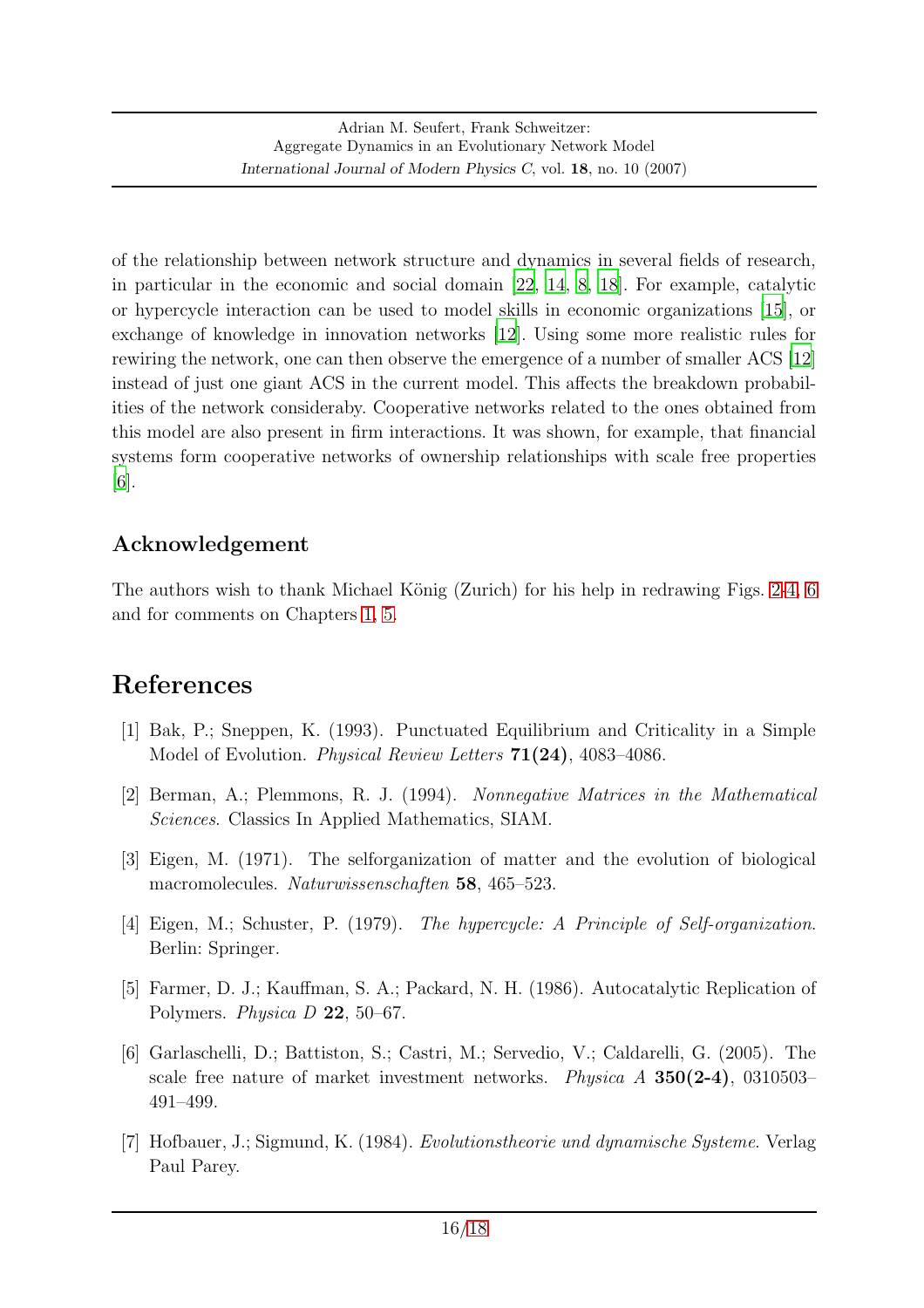- <span id="page-16-2"></span>[8] Holme, P.; Newman, M. E. J. (2006). Nonequilibrium phase transition in the coevolution of networks and opinions. Physical Review E 74, 056108.
- <span id="page-16-0"></span>[9] Jain, S.; Krishna, S. (1998). Autocatalytic Sets and the Growth of Complexity in an Evolutionary model. Physical Review Letters 81(25), 5684–5687.
- <span id="page-16-1"></span>[10] Jain, S.; Krishna, S. (2002). Large Extinctions in an Evolutionary Model: The Role of Innovation and Keystone Species. PNAS 99(4), 2055–2060.
- <span id="page-16-6"></span>[11] Kaneko, K. (2005). On Recursive Production and Evolvabilty of Cells: Catalytic Reaction Network Approach. Advances in Chemical Physics 130, 543–598.
- <span id="page-16-4"></span>[12] König, M.; Battiston, S.; Schweitzer, F. (2007). Microeconomic agent model of innovation networks. (to be submitted).
- <span id="page-16-7"></span>[13] Lee, D. H.; Severin, K.; Ghadiri, M. R. (1997). Autocatalytic Networks: the Transition from Molecular Self-Replication to Ecosystems. Current Opinion in Chemical Biology 1(4), 491–496.
- <span id="page-16-3"></span>[14] Miskiewicz, J.; Ausloos, M. (2006). Influence of information flow in the formation of economic cycles. In: M. Ausloos; M. Dirickx (eds.), The Logistic Map and the Route to Chaos, Berlin: Springer. pp. 223–238.
- <span id="page-16-12"></span>[15] Padgett, J. F. (1997). The Emergence of Simple Ecologies of Skill: A Hypercycle Approach to Economic Organization. In: W. B. Arthur; S. Durlauf; D. Lane (eds.), The Economy as an Evolving Complex System II, Addison-Wesley, vol. XXVII of Santa Fe Institute Studies in the Sciences of Complexity. pp. 199–222.
- <span id="page-16-10"></span>[16] Ravasz, E.; Barabasi, A.-L. (2003). Hierarchical Organization in Complex Networks. Physical Review E  $67(2)$ , 026112-1-7.
- <span id="page-16-11"></span>[17] S´anchez, A. D.; L´opez, J. M.; Rodr´ıguez, M. A. (2002). Nonequilibrium Phase Transitions in Directed Small-World Networks. Phys. Rev. Lett. 88(4), 048701.
- <span id="page-16-5"></span>[18] Schnegg, M. (2006). Reciprocity and the Emergence of Power Laws in Social Networks. International Journal of Modern Physics C 17(7), 1067–1076.
- <span id="page-16-9"></span>[19] Seufert, A.; Schweitzer, F. (2006). Threshold selection in an Evolutionary Network Model. (to be submitted).
- <span id="page-16-8"></span>[20] Stadler, P.; Fontana, W.; Miller, J. (1993). Random catalytic reaction networks. Physica D 63(3-4), 378–392.